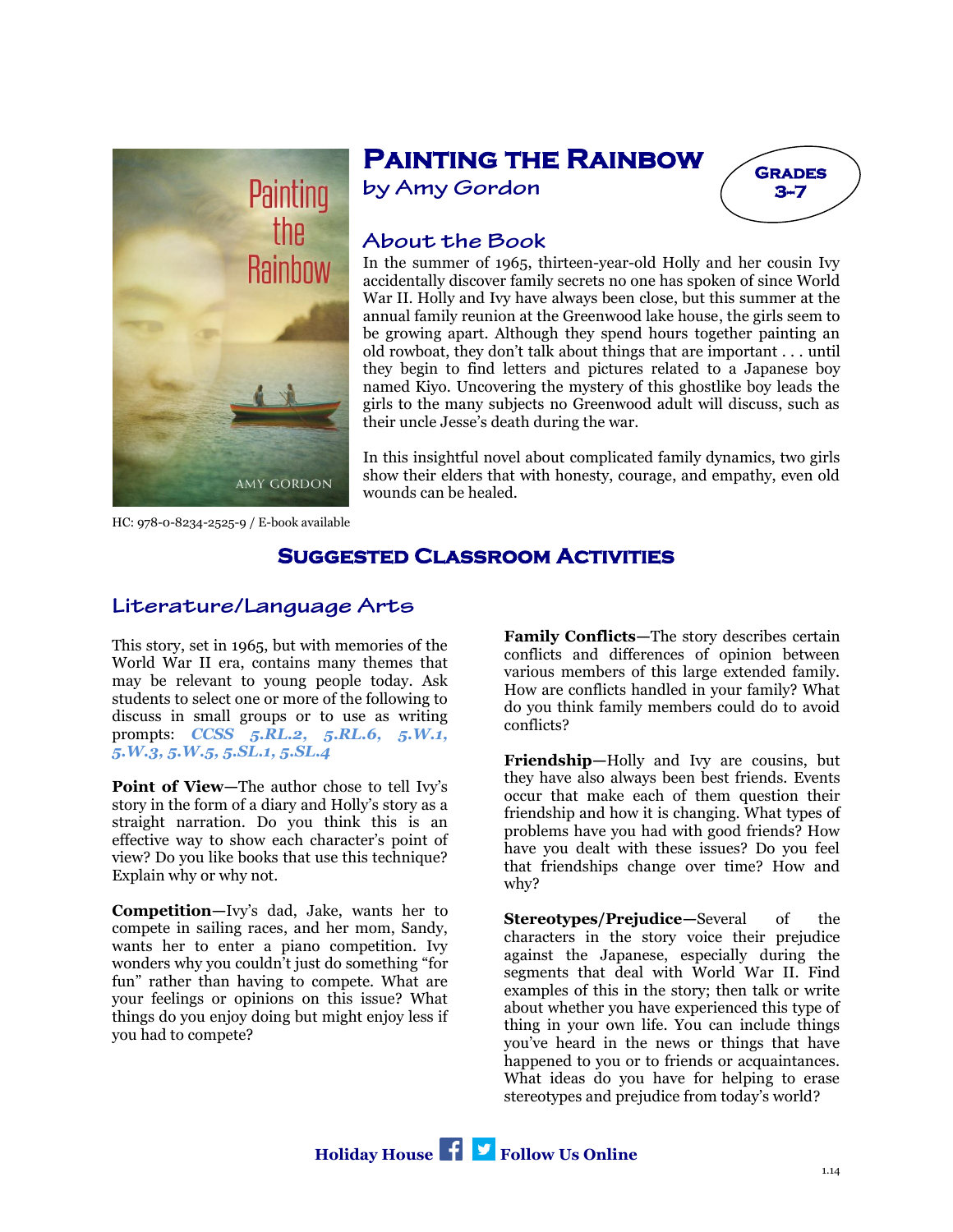**Description—**The author vividly describes Otter Lake as well as the different characters in the story. Write a description of the neighborhood where you live using as many of the five senses as you can**—**sights, sounds, tastes, smells, etc. Or write a detailed description of a friend or family member, telling about their appearance, their personality, the type of clothes they usually wear, their special talents, etc.

**Bravery/Facing Your Fears—**Holly and Ivy each have to do things that scare them. What does the idea of bravery mean to you? Do you feel that "facing your fears" is a good idea? Describe incidents in your own life where you have been forced to do or decided to do something that had scared you previously. How did your feelings change after you accomplished the task?

**Growth/Change—**Pick a character from the story and discuss how you think he/she grows or changes during the summer at Otter Lake.

**Defending Your Beliefs—**Randy is at odds with some members of the family, including his dad, because he doesn't believe in war and because he wants to be involved in the civil rights movement. Describe experiences you have had where you had to stand up for what you believe . . . maybe to support a friend or family member, or maybe related to a current political issue about which you have strong feelings. What did you do? How did you handle people who disagreed with you? What suggestions would you have for someone else in this position?

### History / Research

Many references are made to events that had happened in the family during World War II as well as during the civil rights era, when the story is set. Ask students to select one of the topics below and prepare questions they have about further details. They can use print and/or electronic resources to find answers to their questions. They can then choose a way to present their information: a written or oral report; a PowerPoint presentation; a minidrama; a newspaper article; or another method by which the details of their topic can be recounted. (See "Electronic Resources" below for links to a few relevant websites.) *CCSS 5.W.2, 5.W.4-9, 5.SL.2, 5.SL.4-6*

**Civil Rights Era—**Students may want to find further information on the "Freedom Summer," voter registration drives in the South, the role of churches in the civil rights movement, Freedom Schools, and the part that young people like Ivy's brother Randy played in this historical period.

**World War II—**Ask students to interview members of their family who may be veterans of WWII or another war to learn their reactions. What did they do? How did they feel? What memories do they have? How did those who were left at home react? Are war-related issues today the same as or different than they were during World War II?

**Japanese Internment Camps—**Students can find information on how/why these camps were created and what life was like for those Japanese-Americans who were forced to live in them.

**Vietnam War—**This war created a lot of conflict in the U.S. in the late 1960s. Some young people refused to be drafted, others fled to Canada, some were conscientious objectors, and others participated in large antiwar demonstrations. Students can find further information on these various issues, and then describe how they feel they might react if they were of the age to be asked to go to war.